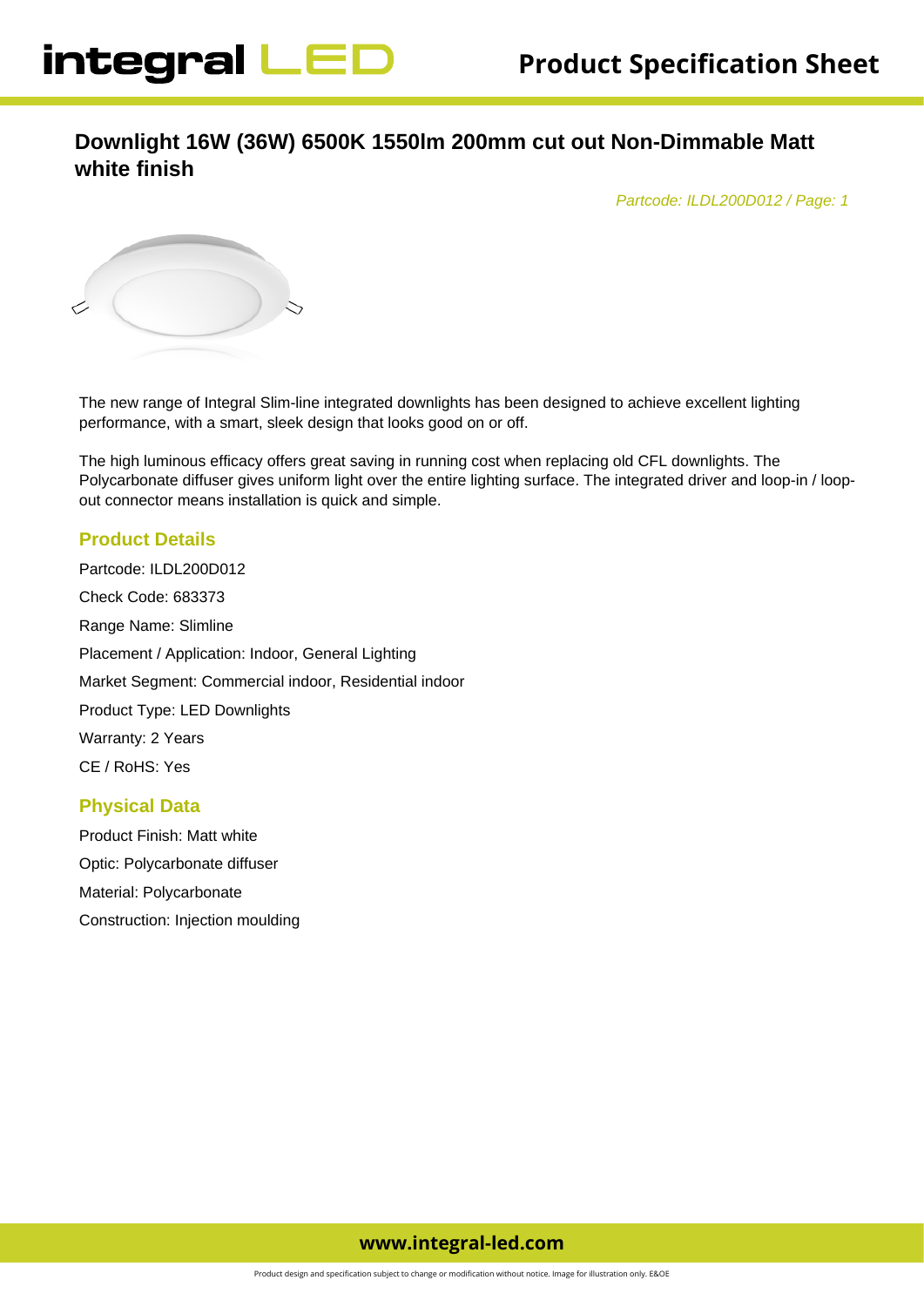# integral LED

# **Product Specification Sheet**

Partcode: ILDL200D012 / Page: 2

#### **Physical Data**

Depth: 31mm Diameter: 225mm Weight (Unpackaged Single Unit): 385g Cut Out Diameter: 200mm Luminaire Fixing: Recess mounted

#### **Electrical Data**

Voltage Range: 220-240V Power Consumption: 16.0 Watts Driver included: Integrated Electric Current: AC Frequency Range: 50/60 Hz Power Factor: >=0.90 Wattage Equivalent: 36 Watts Dimming: Non-dimmable LVD Certified: Yes EN: EN-60598

#### **Light Data**

Lumens: 1,550lm Lumens per Watt: 97.0lm/W Lighting Method: Back-lit Beam Angle: 105° Correlated Colour Temperature (CCT): 6500k Colour Temperature: Cool Daylight Colour Rendering Index (CRI): >=80 LED Type: Surface mounted device (SMD) LED Size: 2835 Instant on - Less than 1 second: Yes Lifetime: 25,000 hrs Switching Cycles: >12,500 X

## **www.integral-led.com**